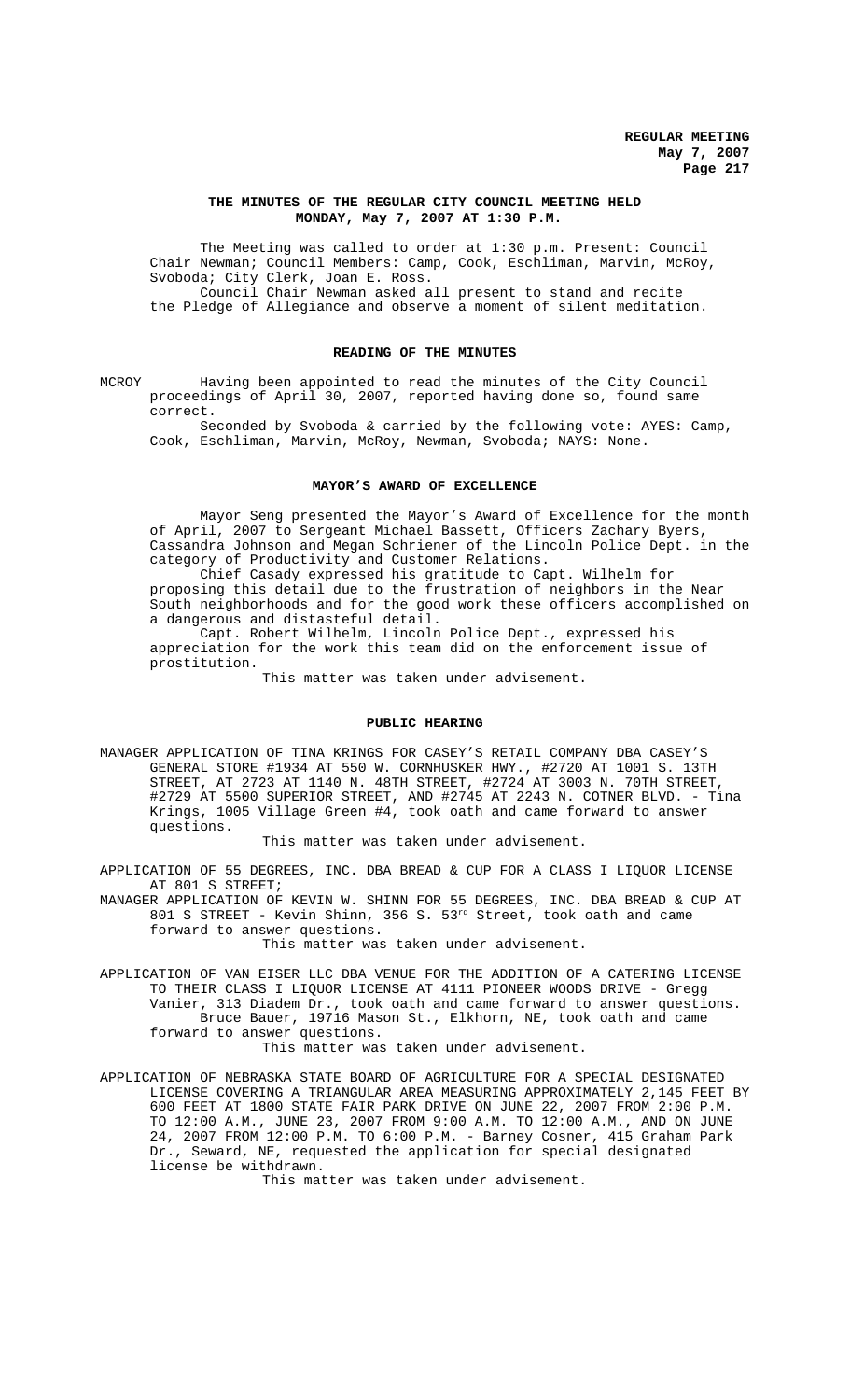CHANGE OF ZONE 07010 - APPLICATION OF STEVE M. CHAMPOUX FOR A CHANGE OF ZONE FROM AG AGRICULTURAL DISTRICT TO AGR AGRICULTURAL RESIDENTIAL DISTRICT ON PROPERTY GENERALLY LOCATED AT 134TH AND A STREETS. (REQUEST OF APPLICANT TO CONTINUE P.H. TO  $5/7/07$ ) (4/16/07 -  $2^{ND}$  READING & P.H. CON'T. TO 5/7/07 W/ ACTION 5/14/07)- Peter Katt, 1045 Lincoln Mall, Suite 200, came forward representing Steve Champoux to request approval of this change of zone. Mike Eckert, 3901 Normal Blvd., #203, Civil Design Group, stated this was an ideal location for acreage's as it is within the future city limits. Discussion followed. Gary Summers, 13301 A Street, came forward in opposition. Discussion followed. Marvin Krout, Planning Director, came forward confirming recommendation of denial and to answer questions. Discussion followed. Mr. Eckert and Peter Katt came forward for rebuttal. Discussion followed. This matter was taken under advisement. AMENDING TITLE 20 OF THE LINCOLN MUNICIPAL CODE, THE BUILDING CODE, BY ADDING A NEW CHAPTER 20.02, ENTITLED NEGLECTED BUILDING REGISTRATION, TO REQUIRE REGISTRATION OF NEGLECTED, DETERIORATED AND/OR ABANDONED BUILDINGS, TO REQUIRE THE FILING OF PLANS FOR RESTORATION OR DEMOLITION OF ABANDONED BUILDINGS, AND TO ESTABLISH PENALTIES FOR VIOLATIONS THEREOF - PRIOR to reading: COOK Moved to place Bill No. 07-73 on Pending with no date certain. Seconded by Marvin & carried by the following vote: AYES: Camp, Cook, Eschliman, Marvin, McRoy, Svoboda; NAYS: Newman. Chairman Newman expressed the need for the amendment to this code. Coby Mach, representing LIBA, stated they would be willing to work with staff on further revisions to this code. Discussion followed. John Berry, 2650 N. 48th St., member of LIBA, expressed concerns to this amendment. David Anderson, 1834 G Street, came forward in support. Discussion followed. Pat Anderson, 1500 S 11<sup>th</sup> Street, came forward in support. Discussion followed. Wendy Francis, 3818 S. 16<sup>th</sup> Street, Real Estate Agent, came forward in support. Mike Merwick, Building and Safety, came forward to answer questions. Discussion followed. Shawn Ryba, 4411 N. Park Blvd., came forward to show pictures of neglected buildings. Discussion followed. Dana Roper, stated he would look into the question presented about a zoning issue. Discussion continued. Shawn Ryba, Lincoln Free to Go community organizer, came forward in support. This matter was taken under advisement. SPECIAL PERMIT 1989A - APPLICATION OF SID DILLON AUTOMOBILE DEALERSHIP TO MODIFY THE DESIGN STANDARDS FOR PARKING LOTS TO ALLOW 20 FT. CANDLE LIGHTING LEVELS IN THE DISPLAY AREAS ON PROPERTY GENERALLY LOCATED AT S.  $27<sup>TH</sup>$  ST. & KENDRA LN. (2/12/07 - PLACED ON PENDING FOR P.H. & ACTION 5/7/07)- Peter Katt, 1045 Lincoln Mall, Suite 200, came forward representing Sid Dillon to request Bill No. 07R-36 have Public Hearing continued to 7/23/07 due to the design and manufacturing of new lens

**\*\* END OF PUBLIC HEARING \*\***

This matter was taken under advisement.

covers for the existing pole lights. Discussion followed.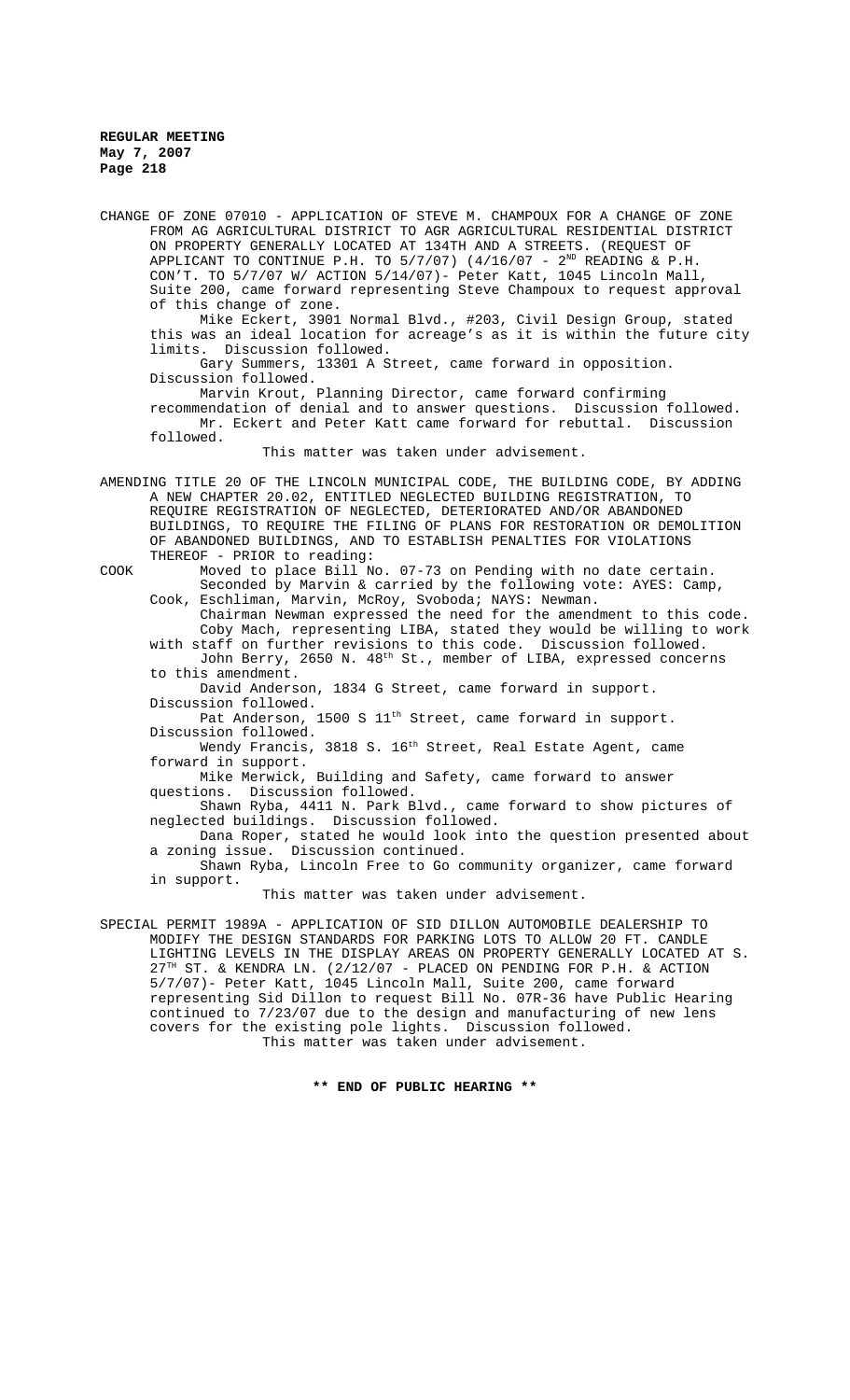# **COUNCIL ACTION**

### **LIQUOR RESOLUTIONS**

MANAGER APPLICATION OF TINA KRINGS FOR CASEY'S RETAIL COMPANY DBA CASEY'S GENERAL STORE #1934 AT 550 W. CORNHUSKER HWY., #2720 AT 1001 S. 13TH STREET, AT 2723 AT 1140 N. 48TH STREET, #2724 AT 3003 N. 70TH STREET, #2729 AT 5500 SUPERIOR STREET, AND #2745 AT 2243 N. COTNER BLVD. - CLERK read the following resolution, introduced by Dan Marvin, who moved

its adoption for approval:<br>A-84347 WHEREAS, Casev's Ret WHEREAS, Casey's Retail Company dba Casey's General Store #1934 at 550 W. Cornhusker Hwy., Casey's General Store #2720 at 1001 S. 13th Street, Casey's General Store #2723 at 1140 N. 48th Street, Casey's General Store #2724 at 3003 N. 70th Street, Casey's General Store #2729 at 5500 Superior Street, and Casey's General Store #2745 at 2243 N. Cotner Blvd., Lincoln, Nebraska have been approved for a Retail Class "B" liquor license, and now requests that Tina Krings be named manager;

WHEREAS, Tina Krings appears to be a fit and proper person to manage said business.

NOW, THEREFORE, BE IT RESOLVED by the City Council of the City of Lincoln, Nebraska:

That after hearing duly had as required by law, consideration of the facts of this application, the Nebraska Liquor Control Act, and the pertinent City ordinances, the City Council recommends that Tina Krings be approved as manager of these businesses for said licensee. Clerk is directed to transmit a copy of this resolution to the Nebraska Liquor Control Commission.

Introduced by Dan Marvin Seconded by Camp & carried by the following vote: AYES: Camp, Cook, Eschliman, Marvin, McRoy, Newman, Svoboda; NAYS: None.

APPLICATION OF 55 DEGREES, INC. DBA BREAD & CUP FOR A CLASS I LIQUOR LICENSE AT 801 S STREET - CLERK read the following resolution, introduced by Dan Marvin, who moved its adoption for approval:

A-84348 BE IT RESOLVED by the City Council of the City of Lincoln, Nebraska:

That after hearing duly had as required by law, consideration of the facts of this application, the Nebraska Liquor Control Act, and the pertinent City ordinances, the City Council recommends that the application of 55 Degrees, Inc. dba Bread & Cup for a Class "I" liquor license at 801 S Street, Lincoln, Nebraska, for the license period ending April 30, 2008, be approved with the condition that the premise<br>complies in every respect with all city and state regulations. The City complies in every respect with all city and state regulations. Clerk is directed to transmit a copy of this resolution to the Nebraska Liquor Control Commission.

Introduced by Dan Marvin Seconded by Camp & carried by the following vote: AYES: Camp, Cook, Eschliman, Marvin, McRoy, Newman, Svoboda; NAYS: None.

MANAGER APPLICATION OF KEVIN W. SHINN FOR 55 DEGREES, INC. DBA BREAD & CUP AT 801 S STREET - CLERK read the following resolution, introduced by Dan Marvin, who moved its adoption for approval:

A-84349 WHEREAS, 55 Degrees, Inc. dba Bread & Cup located at 801 S Street, Lincoln, Nebraska has been approved for a Retail Class "I" liquor

license, and now requests that Kevin W. Shinn be named manager;

WHEREAS, Kevin W. Shinn appears to be a fit and proper person to manage said business.

NOW, THEREFORE, BE IT RESOLVED by the City Council of the City of Lincoln, Nebraska:

That after hearing duly had as required by law, consideration of the facts of this application, the Nebraska Liquor Control Act, and the pertinent City ordinances, the City Council recommends that Kevin W.<br>Shinn be approved as manager of this business for said licensee. The Shinn be approved as manager of this business for said licensee. City Clerk is directed to transmit a copy of this resolution to the Nebraska Liquor Control Commission.

Introduced by Dan Marvin Seconded by Camp & carried by the following vote: AYES: Camp, Cook, Eschliman, Marvin, McRoy, Newman, Svoboda; NAYS: None.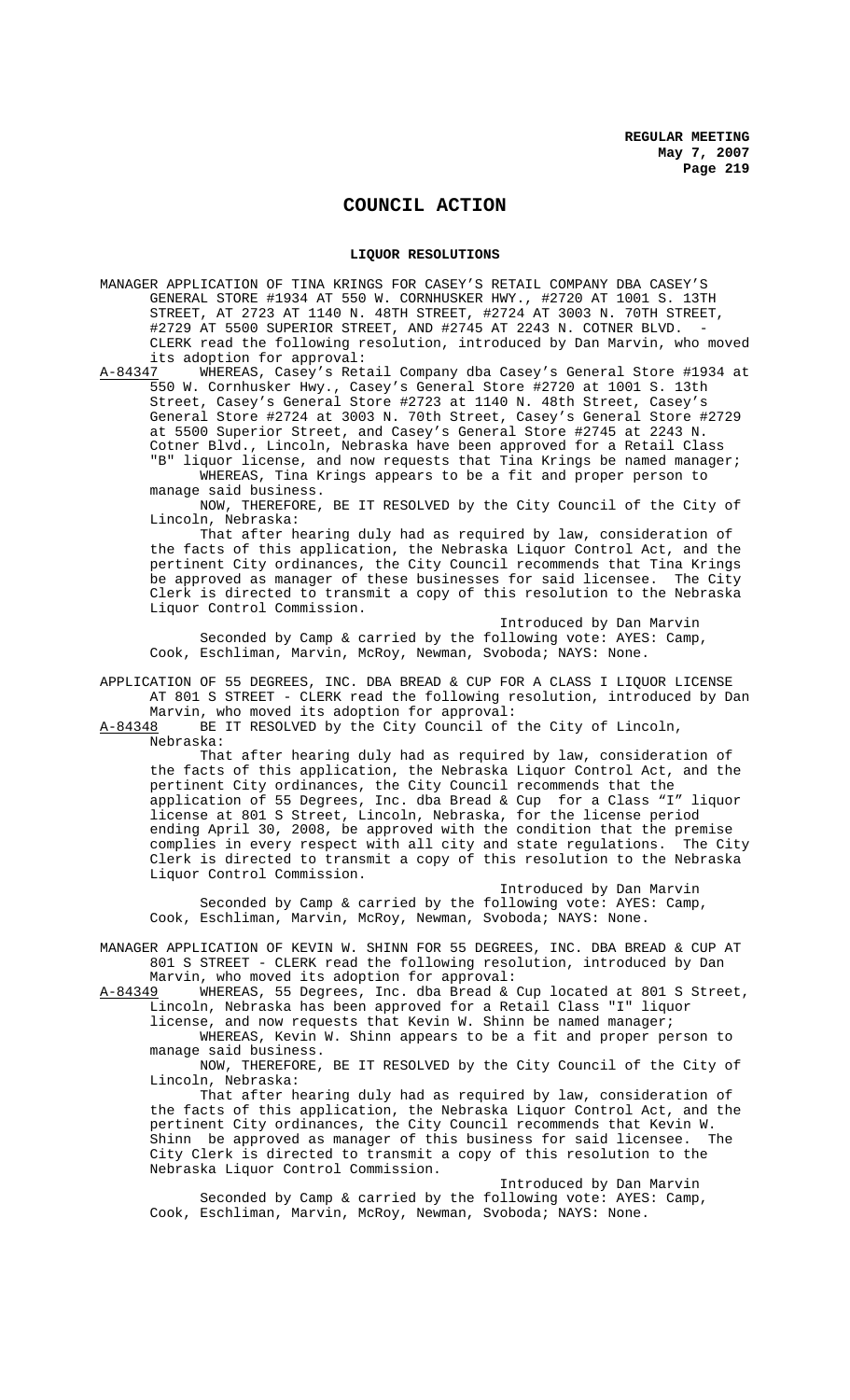APPLICATION OF VAN EISER LLC DBA VENUE FOR THE ADDITION OF A CATERING LICENSE TO THEIR CLASS I LIQUOR LICENSE AT 4111 PIONEER WOODS DRIVE - CLERK read the following resolution, introduced by Dan Marvin, who moved its

adoption for approval:<br>A-84350 BE IT RESOLVED b BE IT RESOLVED by the City Council of the City of Lincoln, Nebraska:

That after hearing duly had as required by law, consideration of the facts of this application, the Nebraska Liquor Control Act, and the pertinent City ordinance, the City Council recommends that the application of Van Eiser, LLC dba Venue for the issuance of a Catering Permit to the existing liquor license, located at 4111 Pioneer Woods Drive, Lincoln, Nebraska, be approved with the condition that the premise complies in every respect with all city and state regulations. BE IT FURTHER RESOLVED that a copy of this resolution be transmitted by the City Clerk to the Nebraska Liquor Control Commission. Introduced by Dan Marvin Seconded by Camp & carried by the following vote: AYES: Camp,

Cook, Eschliman, Marvin, McRoy, Newman, Svoboda; NAYS: None.

- APPLICATION OF NEBRASKA STATE BOARD OF AGRICULTURE FOR A SPECIAL DESIGNATED LICENSE COVERING A TRIANGULAR AREA MEASURING APPROXIMATELY 2,145 FEET BY 600 FEET AT 1800 STATE FAIR PARK DRIVE ON JUNE 22, 2007 FROM 2:00 P.M. TO 12:00 A.M., JUNE 23, 2007 FROM 9:00 A.M. TO 12:00 A.M., AND ON JUNE 24, 2007 FROM 12:00 P.M. TO 6:00 P.M. - PRIOR to reading: COOK Moved to Withdraw application of special designated license of
- Nebraska State Board of Agriculture.

Seconded by McRoy & carried by the following vote: AYES: Camp, Cook, Eschliman, Marvin, McRoy, Newman, Svoboda; NAYS: None. The ordinance, having been **WITHDRAWN**, was assigned the File **#38-4555** & was placed on file in the Office of the City Clerk.

# ORDINANCES - 2<sup>ND</sup> READING & RELATED RESOLUTIONS (as required)

- CHANGE OF ZONE 07010 APPLICATION OF STEVE M. CHAMPOUX FOR A CHANGE OF ZONE FROM AG AGRICULTURAL DISTRICT TO AGR AGRICULTURAL RESIDENTIAL DISTRICT ON PROPERTY GENERALLY LOCATED AT 134TH AND A STREETS. (REQUEST OF APPLICANT TO CONTINUE P.H. TO  $5/7/07$ ) (4/16/07 -  $2^{ND}$  READING & P.H. CON'T. TO 5/7/07 W/ ACTION 5/14/07)- CLERK read an ordinance, introduced by Jonathan Cook, amending the Lincoln Zoning District Maps attached to and made a part of Title 27 of the Lincoln Municipal Code, as provided by Section 27.05.020 of the Lincoln Municipal Code, by changing the boundaries of the districts established and shown thereon, the second time.
- AMENDING THE PAY SCHEDULE OF EMPLOYEES WHOSE CLASSIFICATION IS ASSIGNED TO THE PAY RANGE WHICH IS PREFIXED BY THE LETTER M BY CHANGING THE PAY RANGE FOR THE JOB CLASSIFICATION OF "INTERNAL AUDITOR" - CLERK read an ordinance, introduced by Annette McRoy, amending Section 1 of Ordinance No. 18784 passed August 14, 2006, relating to the pay schedules of employees whose classifications are assigned to the pay range which is prefixed by the letter "M", by changing the pay range for the position of Internal Auditor from an M01 (\$46,080.32 - \$78,871.52) to an M02 (\$47,515.52 - \$96,905.12), the second time.
- AMENDING TITLE 20 OF THE LINCOLN MUNICIPAL CODE, THE BUILDING CODE, BY ADDING A NEW CHAPTER 20.02, ENTITLED NEGLECTED BUILDING REGISTRATION, TO REQUIRE REGISTRATION OF NEGLECTED, DETERIORATED AND/OR ABANDONED BUILDINGS, TO REQUIRE THE FILING OF PLANS FOR RESTORATION OR DEMOLITION OF ABANDONED BUILDINGS, AND TO ESTABLISH PENALTIES FOR VIOLATIONS THEREOF - PRIOR to reading:
- COOK Moved to place Bill No. 07-73 on Pending with no date certain. Seconded by Marvin & carried by the following vote: AYES: Camp, Cook, Eschliman, Marvin, McRoy, Svoboda; NAYS: Newman.
- CLERK Read an ordinance, introduced by Annette McRoy, amending Title 20 of the Lincoln Municipal Code, the Building Code, by adding a new Chapter 20.02, entitled Neglected Building Registration, to require registration of neglected, deteriorated and/or abandoned buildings, to require the filing of plans for restoration or demolition of abandoned buildings, and to establish penalties for violations thereof, the second time.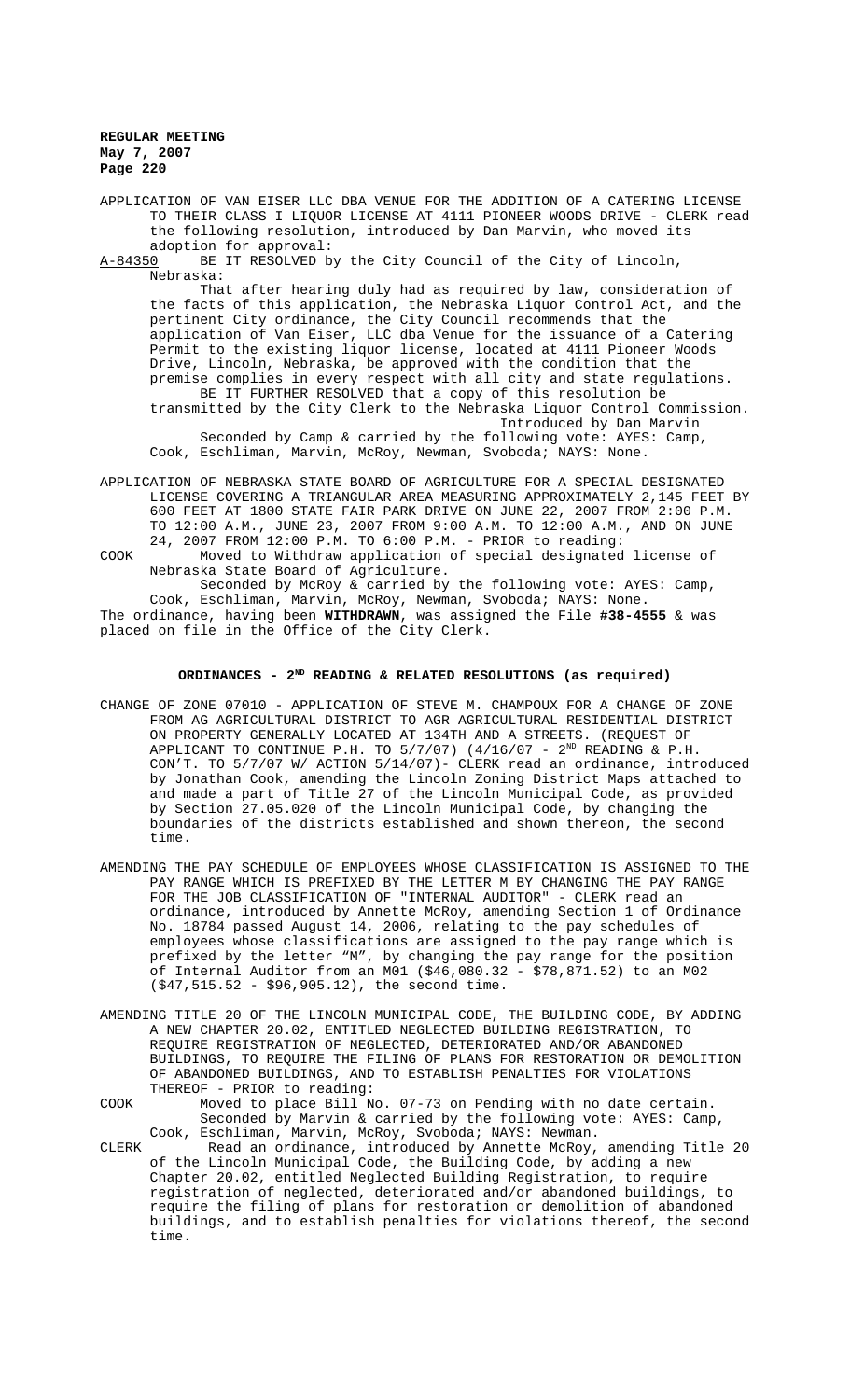#### **RESOLUTIONS**

SPECIAL PERMIT 1989A - APPLICATION OF SID DILLON AUTOMOBILE DEALERSHIP TO MODIFY THE DESIGN STANDARDS FOR PARKING LOTS TO ALLOW 20 FT. CANDLE LIGHTING LEVELS IN THE DISPLAY AREAS ON PROPERTY GENERALLY LOCATED AT S.<br>27<sup>TH</sup> ST. & KENDRA LN. (2/12/07 - PLACED ON PENDING FOR D H & ACTION ST. & KENDRA LN. (2/12/07 - PLACED ON PENDING FOR P.H. & ACTION 5/7/07)- PRIOR to reading:

CAMP Moved to continue Public Hearing on Bill No. 07R-36 to 7/23/07. Seconded by Cook & carried by the following vote: AYES: Camp, Cook, Eschliman, Marvin, McRoy, Newman, Svoboda; NAYS: None.

APPROVING A CONSERVATION EASEMENT AGREEMENT BETWEEN ROGER AND ELDONNA SCHWISOW AND DETWEILER INVESTMENTS AND THE CITY OF LINCOLN OVER APPROXIMATELY 5.12 ACRES IN NORTHBANK JUNCTION 1ST ADDITION AND 10.15 ACRES OVER LOT 22 I.T. LOCATED IN THE NORTHEAST QUARTER OF SECTION 32, TOWNSHIP 11 NORTH, RANGE 7 EAST, GENERALLY LOCATED AT N. 56TH STREET AND ALVO ROAD, TO PRESERVE THE FLOOD STORAGE CAPACITY ON THE PROPERTIES- CLERK read the following resolution, introduced by Annette McRoy, who moved its adoption:

A-84351 WHEREAS, Roger and Eldonna Schwisow and Detweiler Investments have offered to grant a conservation easement to preserve the flood storage capacity and to restrict the development of the property over an area generally located at N. 56th Street and Alvo Road, and legally described as Outlot A and a portion of Lots 1 and 2, Northbank Junction Addition as described on Legal Description 'A' attached hereto containing 5.12 acres more or less, and a portion of Lot 22 I.T., located in the Northeast Quarter of Section 32, Township 11 North, Range 7 East of the 6th P.M., Lincoln, Lancaster County, Nebraska as described on Legal Description 'B" attached hereto containing 10.15 acres more or less; and

WHEREAS, acquisition of this conservation easement by the City would further the goals of the Comprehensive Plan relating to preserving the flood storage capacity by restricting the development of the property.<br>NOW,

THEREFORE, BE IT RESOLVED by the City Council of the City of Lincoln, Nebraska:

That, on behalf of the City of Lincoln, Nebraska, the offer of a conservation easement by Roger and Eldonna Schwisow and Detweiler Investments over the tracts of land legally described above and in accordance with the terms of the Conservation Easement Agreement, attached hereto and marked as Exhibit "A", is hereby accepted and approved.

BE IT FURTHER RESOLVED that the Mayor is authorized to execute the Conservation Easement Agreement on behalf of the City of Lincoln, Nebraska.

Introduced by Annette McRoy Seconded by Marvin & carried by the following vote: AYES: Camp, Cook, Eschliman, Marvin, McRoy, Newman, Svoboda; NAYS: None.

#### **PETITIONS & COMMUNICATIONS**

THE FOLLOWING HAVE BEEN REFERRED TO THE PLANNING DEPT.: Change of Zone 2938B - Application requested by Thomas C. Huston to amend Ordinance #17504, University of Nebraska Technology Park Special Sign District standards to allow wall signs to face I-80, West Highland Blvd. or N.W. 1<sup>st</sup> Street on buildings west of N.W. 1<sup>st</sup> Street and to allow administrative amendments for minor deviations from the Special Sign District. Change of Zone 07021 - Application of Eiger Corporation from AG to B-5 on property located at Andermatt Drive and Eiger Drive. Change of Zone 07022 - Application of Hoppe Partners, Ltd. from R-6 to B-4 on property located at S. 19<sup>th</sup> Street and L Street. Change of Zone 07023 - Application of Planning Director to amend Section 27.69.300 of the Lincoln Municipal Code, "Other Permitted Signs, nonresidential; Special Sign District", to allow the Planning Director to approve minor modifications to a Special Sign District. Change of Zone 07024 - Application of Olsson Associates for Don Linscott from 0-3 to B-2 on property located at S. 27<sup>th</sup> Street and Yankee Hill Road. Use Permit 123E - Application of Olsson Associates for Complete Children's Health for an amendment to adjust lot layouts and to waive the requirement that lots front onto public or private roads on property located at N. 33rd Street and Folkways Blvd. Use Permit 154C - Application of Olsson Associates for Don Linscott for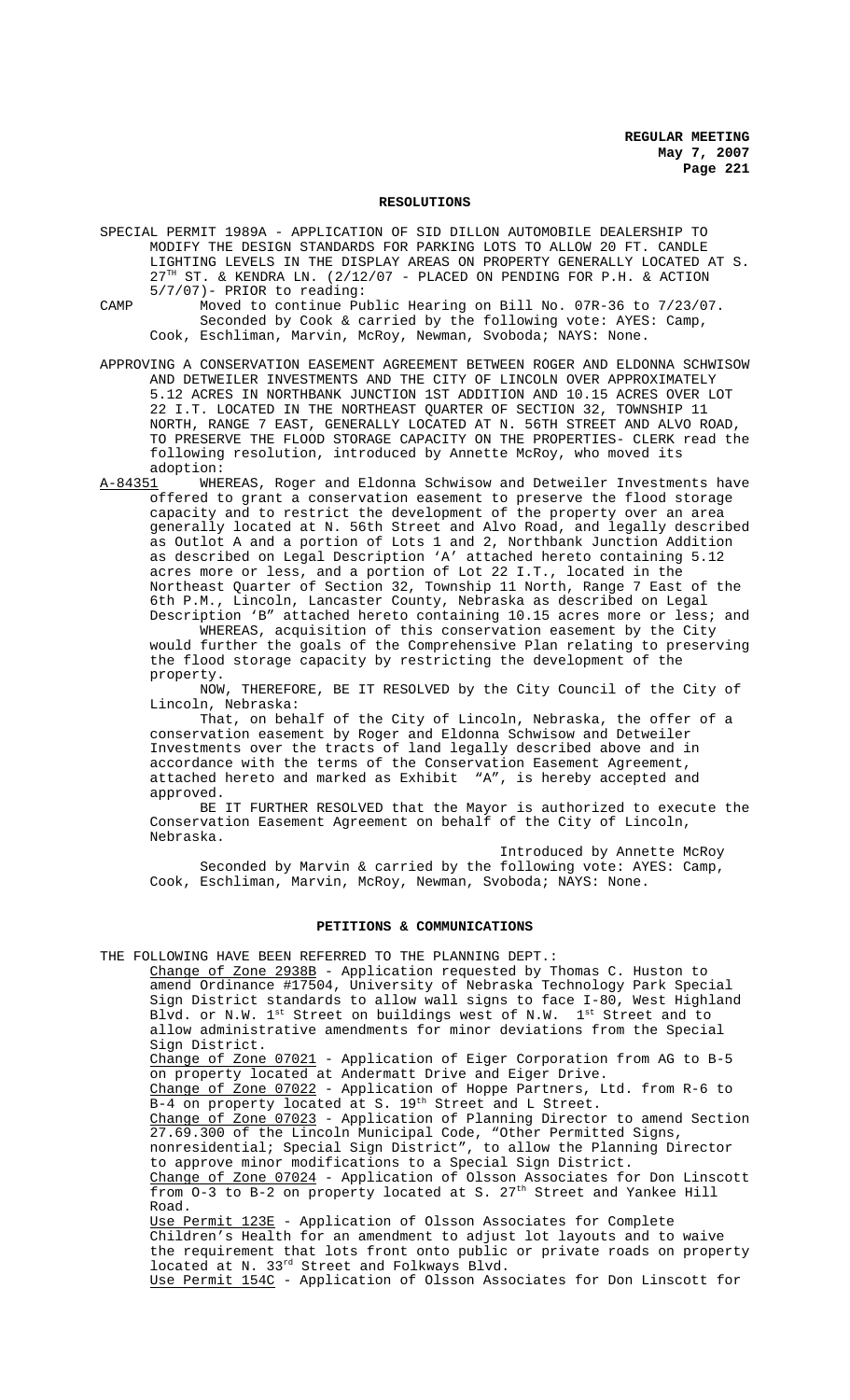an amendment to allow waivers of the requirements for lots to front onto public or private roads, sidewalks, and street trees on property located at S. 27<sup>th</sup> Street and Yankee Hill Road. Special Permit 07012 - Application of Southview Holding Company, Inc. for an early childhood care facility on property located at N.  $1^s$ Street and Highlands Blvd.

- SETTING THE HEARING DATE OF MONDAY, MAY 21, 2007 AT 5:30 P.M. FOR THE APP. OF CASEY'S RETAIL COMPANY DBA CASEY'S GENERAL STORE 2720 FOR RECONSTRUCTION TO PREMISE AT 1001 S. 13TH STREET - CLERK read the following resolution,
- introduced by Ken Svoboda, who moved its adoption:<br>A-84352 BE IT RESOLVED by the City Council, of the C A-84352 BE IT RESOLVED by the City Council, of the City of Lincoln, that a hearing date is hereby set for Monday, May 21, 2007 at 5:30 p.m. or soon thereafter as possible in the City Council Chambers, County-City Building, 555 S. 10<sup>th</sup> St., Lincoln, NE, for Application of Casey's Retail Company dba Casey's General Store 2720 for reconstruction of premise at 1001 S. 13<sup>th</sup> Street.

If the Police Dept. is unable to complete the investigation by said time, a new hearing date will be set.

- Introduced by Ken Svoboda Seconded by Cook & carried by the following vote: AYES: Camp, Cook, Eschliman, Marvin, McRoy, Newman, Svoboda; NAYS: None.
- SETTING THE HEARING DATE OF MONDAY, MAY 21, 2007 AT 5:30 P.M. FOR THE APP. OF CASEY'S RETAIL COMPANY DBA CASEY'S GENERAL STORE 2724 FOR RECONSTRUCTION TO PREMISE AT 3003 N. 70TH STREET - CLERK read the following resolution, introduced by Ken Svoboda, who moved its adoption:
- A-84353 BE IT RESOLVED by the City Council, of the City of Lincoln, that a hearing date is hereby set for Monday, May 21, 2007 at 5:30 p.m. or as soon thereafter as possible in the City Council Chambers, County-City Building, 555 S. 10<sup>th</sup> St., Lincoln, NE, for Application of Casey's Retail Company dba Casey's General Store 2724 for reconstruction of premise at 3003 N. 70<sup>th</sup> Street.

If the Police Dept. is unable to complete the investigation by said time, a new hearing date will be set.

Introduced by Ken Svoboda Seconded by Cook & carried by the following vote: AYES: Camp, Cook, Eschliman, Marvin, McRoy, Newman, Svoboda; NAYS: None.

# **MISCELLANEOUS REFERRALS - NONE**

#### **REPORTS OF CITY OFFICERS**

- CLERK'S LETTER AND MAYOR'S APPROVAL OF RESOLUTIONS & ORDINANCES PASSED BY THE CITY COUNCIL ON APRIL 30, 2007 - CLERK presented said report which was placed on file in the Office of the City Clerk. **(27-1)**
- LINCOLN WATER & WASTEWATER SYSTEM RECAPITULATION OF DAILY CASH RECEIPTS FOR APRIL, 2007 - CLERK presented said report which was placed on file in the Office of the City Clerk. **(8-71)**
- REPORT FROM CITY TREASURER OF FRANCHISE TAX FOR THE MONTH OF MARCH, 2007 FROM AQUILA - CLERK presented said report which was placed on file in the Office of the City Clerk. **(16-1)**
- APPROVING THE DISTRIBUTION OF FUNDS REPRESENTING INTEREST EARNINGS ON SHORT-TERM INVESTMENTS OF IDLE FUNDS DURING THE MONTH ENDED MARCH 31, 2007 - CLERK read the following resolution, introduced by Ken Svoboda, who moved its adoption:

A-84354 BE IT RESOLVED by the City Council of the City of Lincoln, Nebraska:

That during the month ended March 31, 2007, \$631,077.88 was earned from the investments of "IDLE FUNDS". The same is hereby distributed to the various funds on a pro-rata basis using the balance of each fund and allocating a portion of the interest on the ratio that such balance bears to the total of all fund balances.

Introduced by Ken Svoboda Seconded by Cook & carried by the following vote: AYES: Camp, Cook, Eschliman, Marvin, McRoy, Newman, Svoboda; NAYS: None.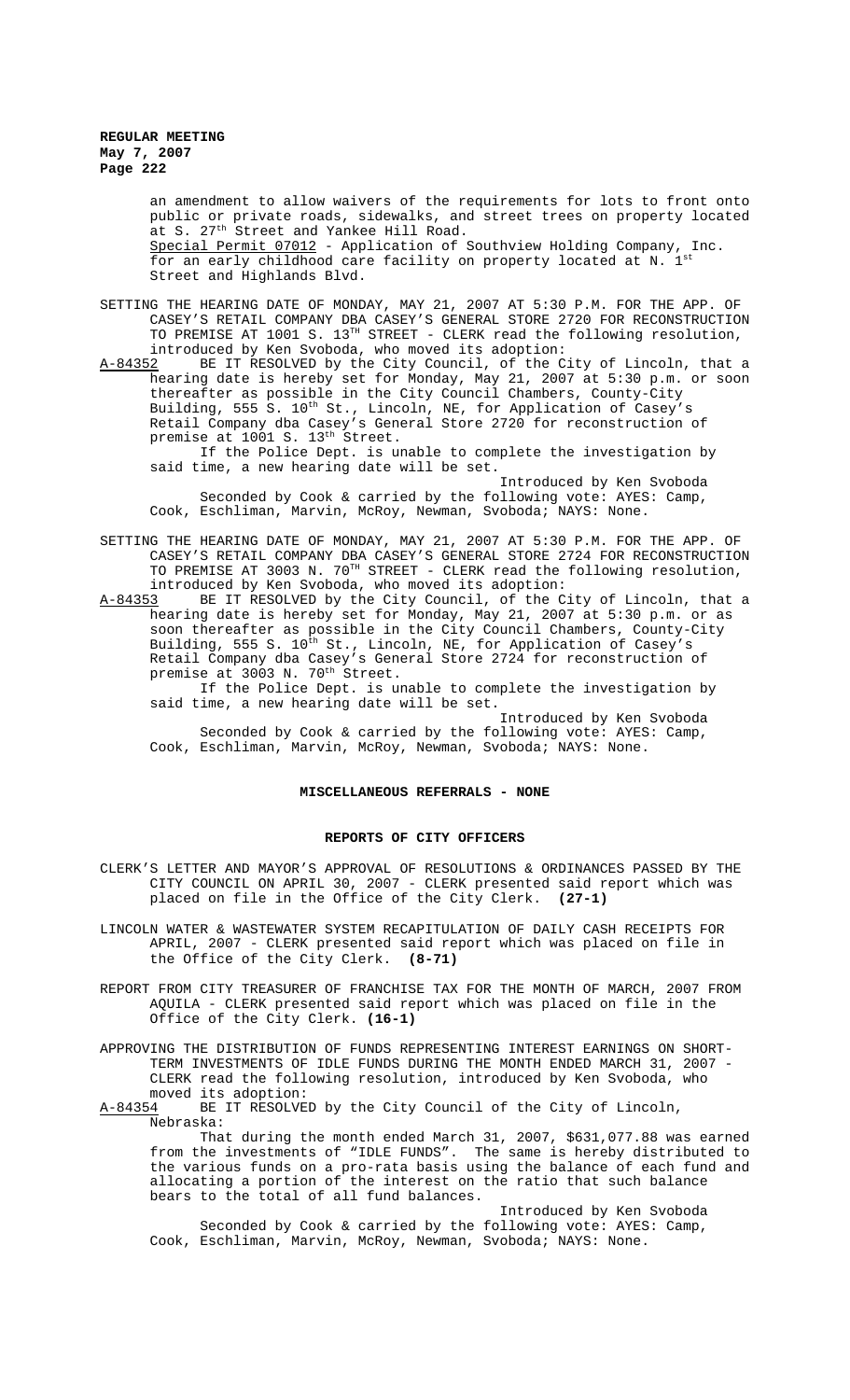- REPORT FROM CITY TREASURER OF TELECOMMUNICATION OCCUPATIONAL TAX FOR THE MONTHS OF JAN.-MAR., 2007: ALIANT, MEGAPATH, T-MOBILE CENTRAL, COMTECH 21, HELIO, NETWORK US, ENHANCED, NECC, DIGIZIP.COM; FEBRUARY 2007: D&D, USCOC OF GREATER IOWA, NE TECHNOLOGY, NEW CINGULAR, AT&T COMM. OF MIDWEST, CRICKET, TRACFONE, XO COMM., LDMI, ANDIAMO, EARTHLINK, VOICECOM, ADVANCED TEL, IBM GLOBAL, QUANTUM SHIFT, NORSTAR NETWORK, GUARANTEED PHONE, GLOBAL CROSSING, TELECOMM. SYSTEMS CORP. OF MARYLAND, GLOBAL CROSSING BANDWIDTH, VERIZON BELL ATLANTIC, ACN COMM., VERIZON-VERIZON SALE AT SERVICES, MOVIDA, TELECORP COMM., GLOBALSTAR USA, USCOC OF NE/KS, INTELLICCALL, WORKING ASSETS, BROADWING, TRANS NATIONAL, MCLEODUSA, QWEST, ONSTAR, UCN, VIRGIN MOBILE, KDDI AMERICA, BUSINESS PROD. SOLUTIONS, LIBERTY WIRELESS, CIMCO, WHO'S CALLING, PRIMUS, LEVEL 3; MARCH 2007: SPRINT, TWC INFO, NEXTEL, MCI WORLDCOM, SPRINT SPECTRUM, ALLTEL COMM. OF NE, ALLTEL, COVISTA, 360NETWORKS (USA), AMERIVISION, ACCERIS MANAGEMENT & ACQUISITION, FIRST COMM., BT AMERICAS, SBC LONG DISTANCE, ACCERIS, AFFINITY NETWORK, GLOBALCOM, LIGHTYEAR, TRI-M, GTC, ZONE, ENHANCED, NEXTEL WEST, NOSVA, 800 RESPONSE INFO., NOS, NETWORK BILLING SYSTEMS, COMTEL, AT&T OF MIDWEST, LEVEL 3 COMM. - CLERK presented said report which was placed on file in the Office of the City Clerk.
- APPOINTING MARVONA TAVLIN TO THE KENO ADVISORY BOARD TO FILL AN UNEXPIRED THREE-YEAR TERM AND TO A FULL THREE-YEAR TERM EXPIRING JULY 1, 2010 CLERK read the following resolution, introduced by Annette McRoy, who

moved its adoption:<br><u>A-84355</u> BE IT RESOLVE BE IT RESOLVED by the City Council of the City of Lincoln, Nebraska:

That the appointment of Marvona Tavlin to the Keno Advisory Board to fill an unexpired three-year term and to a full three-year term expiring July 1, 2010 is hereby approved.

Introduced by Annette McRoy Seconded by Cook & carried by the following vote: AYES: Camp, Cook, Eschliman, Marvin, McRoy, Newman, Svoboda; NAYS: None.

REAPPOINTING JEFF STEFFENSMEIER TO THE KENO ADVISORY BOARD FOR A THREE-YEAR TERM EXPIRING JULY 1, 2010 - CLERK read the following resolution, introduced by Annette McRoy, who moved its adoption:

A-84356 BE IT RESOLVED by the City Council of the City of Lincoln, Nebraska:

That the appointment of Jeff Steffensmeier to Keno Advisory Board to fill an unexpired three-year term and to a full three-year term expiring July 1, 2010 is hereby approved.

Introduced by Annette McRoy Seconded by Cook & carried by the following vote: AYES: Camp, Cook, Eschliman, Marvin, McRoy, Newman, Svoboda; NAYS: None.

APPOINTING MARY HERRES AND JERROD JAEGER TO THE CABLE ADVISORY BOARD TO FILL UNEXPIRED THREE-YEAR TERMS EXPIRING JULY 1, 2009 AND JULY 1, 2007, RESPECTIVELY, AND APPOINTING JERROD JAEGER TO A FULL THREE-YEAR TERM EXPIRING JULY 1, 2010- CLERK read the following resolution, introduced by Annette McRoy, who moved its adoption:<br>A-84357 BE IT RESOLVED by the City Council

BE IT RESOLVED by the City Council of the City of Lincoln, Nebraska:

That the appointment of Mary Herres and Jerrod Jaeger to the Cable Advisory Board to fill an unexpired three-year term expiring July 1, 2009 and July 2007, respectively, and the appointment to a full threeyear term expiring July 1, 2010, is hereby approved.

Introduced by Annette McRoy Seconded by Cook & carried by the following vote: AYES: Camp, Cook, Eschliman, Marvin, McRoy, Newman, Svoboda; NAYS: None.

REAPPOINTING STUART LONG AND JIM JOHNSON TO THE CABLE ADVISORY BOARD FOR THREE-YEAR TERMS EXPIRING JULY 1, 2010- CLERK read the following resolution, introduced by Annette McRoy, who moved its adoption:<br>A-84358 BE IT RESOLVED by the City Council of the City of Lincoln,

BE IT RESOLVED by the City Council of the City of Lincoln, Nebraska:

That the reappointment of Stuart Long and Jim Johnson to the Cable Advisory Board to for three-year term expiring July 1, 2010 is hereby approved.

Introduced by Annette McRoy Seconded by Cook & carried by the following vote: AYES: Camp, Cook, Eschliman, Marvin, McRoy, Newman, Svoboda; NAYS: None.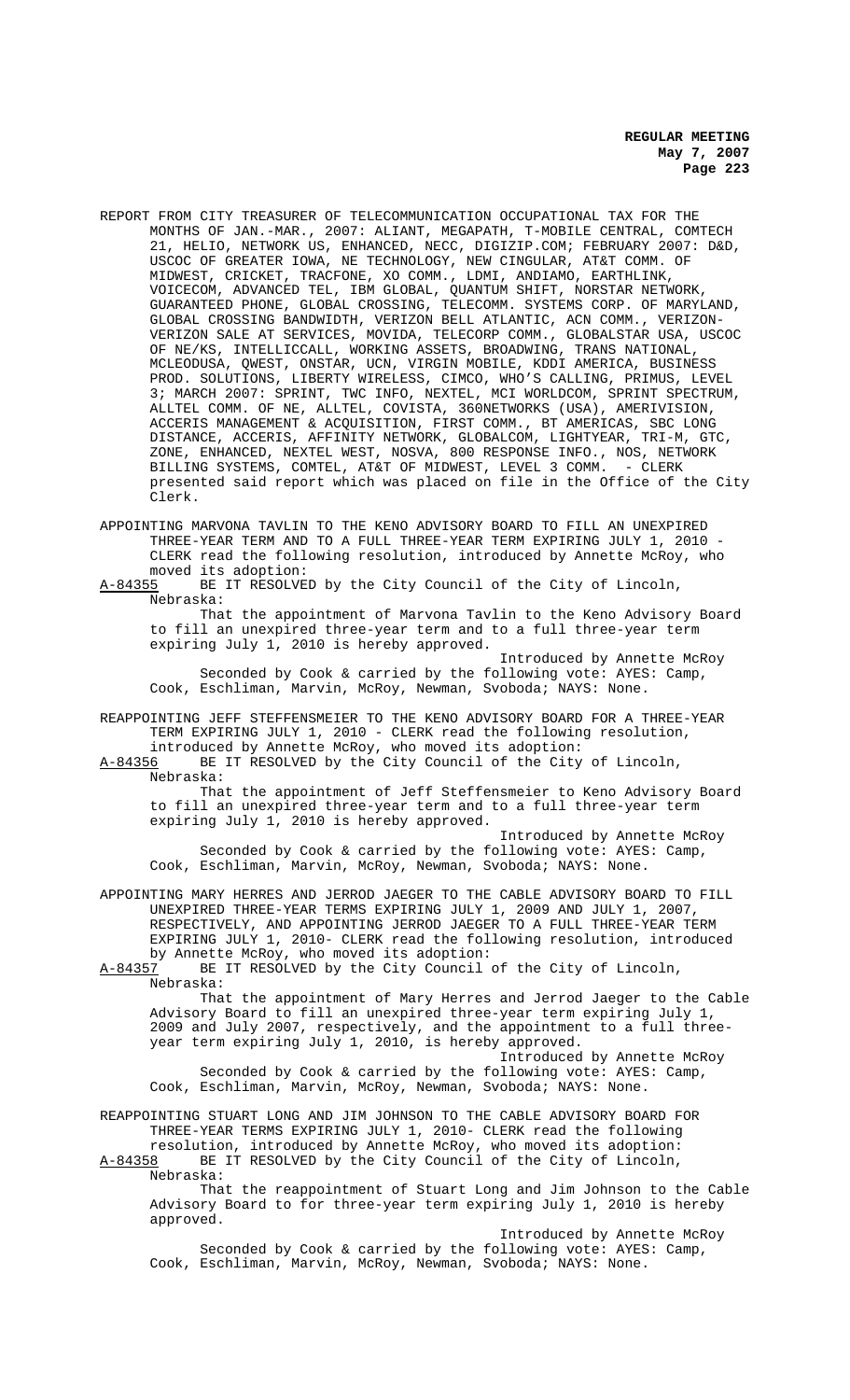SETTING A HEARING DATE OF MONDAY, JUNE 4, 2007, AT 1:30 P.M. FOR THE BOARD OF EQUALIZATION ON THE NORTH  $27^{\text{\tiny{TH}}}$  STREET MAINTENANCE DISTRICT - City Clerk requested a motion to approve the requested hearing date of June 4, 2007 at 1:30 p.m. for Board of Equalization meeting. MCROY So moved.

Seconded by Cook & carried by the following vote: AYES: Camp, Cook, Eschliman, Marvin, McRoy, Newman, Svoboda; NAYS: None.

SETTING A HEARING DATE OF MONDAY, MAY 21, 2007, AT 5:30 P.M. ON THE REPORT OF PUBLIC WORKS/SIDEWALK SERVICES FOR SNOW AND ICE REMOVAL ASSESSMENTS FOR THE 2006-2007 WINTER SEASON AGAINST VARIOUS PROPERTIES - CLERK requested a motion to approve the hearing date of Monday, May 21, 2007 at 5:30 p.m. for sidewalk snow & ice removal assessments.

MCROY So moved.

Seconded by Cook & carried by the following vote: AYES: Camp, Cook, Eschliman, Marvin, McRoy, Newman, Svoboda; NAYS: None.

# ORDINANCES - 1<sup>st</sup> READING & RELATED RESOLUTIONS - NONE

# **ORDINANCES - 3RD READING & RELATED RESOLUTIONS (as required)**

CREATING WATER DISTRICT NO.  $1197$  FOR THE PURPOSE OF CONSTRUCTING A 6-INCH DIAMETER WATER MAIN IN S. 34TH STREET FROM VAN DORN STREET NORTH APPROXIMATELY 300 FEET AND ASSESSING THE COST THEREOF AGAINST THE BENEFITTED PROPERTIES - CLERK read an ordinance, introduced by Dan Marvin, creating Water District No. 1197 designating the real estate to be benefitted, providing for assessment of the costs of the improvements constructed therein, providing for the acquisition of easements and additional right-of-way, if necessary, and repealing all ordinances or parts of ordinances in conflict herewith, the third time.<br>MARVIN Moved to pass the ordinance as read.

Moved to pass the ordinance as read.

Seconded by Camp & carried by the following vote: AYES: Camp, Cook, Eschliman, Marvin, McRoy, Newman, Svoboda; NAYS: None. The ordinance, being numbered **#18919**, is recorded in Ordinance Book #26, Page

DECLARING APPROXIMATELY 0.07 ACRES GENERALLY LOCATED AT S. 44TH STREET AND CALVERT STREET AS SURPLUS PROPERTY - CLERK read an ordinance, introduced by Dan Marvin, declaring the City-owned property generally located at South 44th Street and Calvert Street as surplus and authorizing the sale thereof, the third time.<br>MARVIN Moved to pass the

Moved to pass the ordinance as read.

Seconded by Camp & carried by the following vote: AYES: Camp, Cook, Eschliman, Marvin, McRoy, Newman, Svoboda; NAYS: None. The ordinance, being numbered **#18920**, is recorded in Ordinance Book #26, Page

DECLARING APPROXIMATELY 0.7 ACRES GENERALLY LOCATED AT S. 39TH STREET AND VAN DORN STREET AS SURPLUS PROPERTY - CLERK read an ordinance, introduced by Dan Marvin, declaring the City-owned property generally located at South 39<sup>th</sup> Street and Van Dorn Street as surplus and authorizing the sale thereof, the third time.

MARVIN Moved to pass the ordinance as read.

Seconded by Camp & carried by the following vote: AYES: Camp, Cook, Eschliman, Marvin, McRoy, Newman, Svoboda; NAYS: None.

The ordinance, being numbered **#18921**, is recorded in Ordinance Book #26, Page

CHANGE OF ZONE 07013 - AMENDING TITLE 27 OF THE LINCOLN MUNICIPAL CODE RELATING TO ZONING BY AMENDING SECTION 27.71.210, ENLARGEMENT AND ALTERATION OF LOTS, TO CLARIFY LANGUAGE THAT CONFLICTS WITH OTHER PROVISIONS OF THE ZONING REGULATIONS - CLERK read an ordinance, introduced by Dan Marvin, amending Section 27.71.210 of the Lincoln Municipal Code relating to Enlargement and Alteration of Lots to clarify language that conflicts with other provisions of the zoning regulations; and repealing Section 27.71.210 of the Lincoln Municipal Code as hitherto existing, the third time.<br>MARVIN Moved to pass the ordinance

Moved to pass the ordinance as read.

Seconded by Camp & carried by the following vote: AYES: Camp, Cook, Eschliman, Marvin, McRoy, Newman, Svoboda; NAYS: None.

The ordinance, being numbered **#18922**, is recorded in Ordinance Book #26, Page